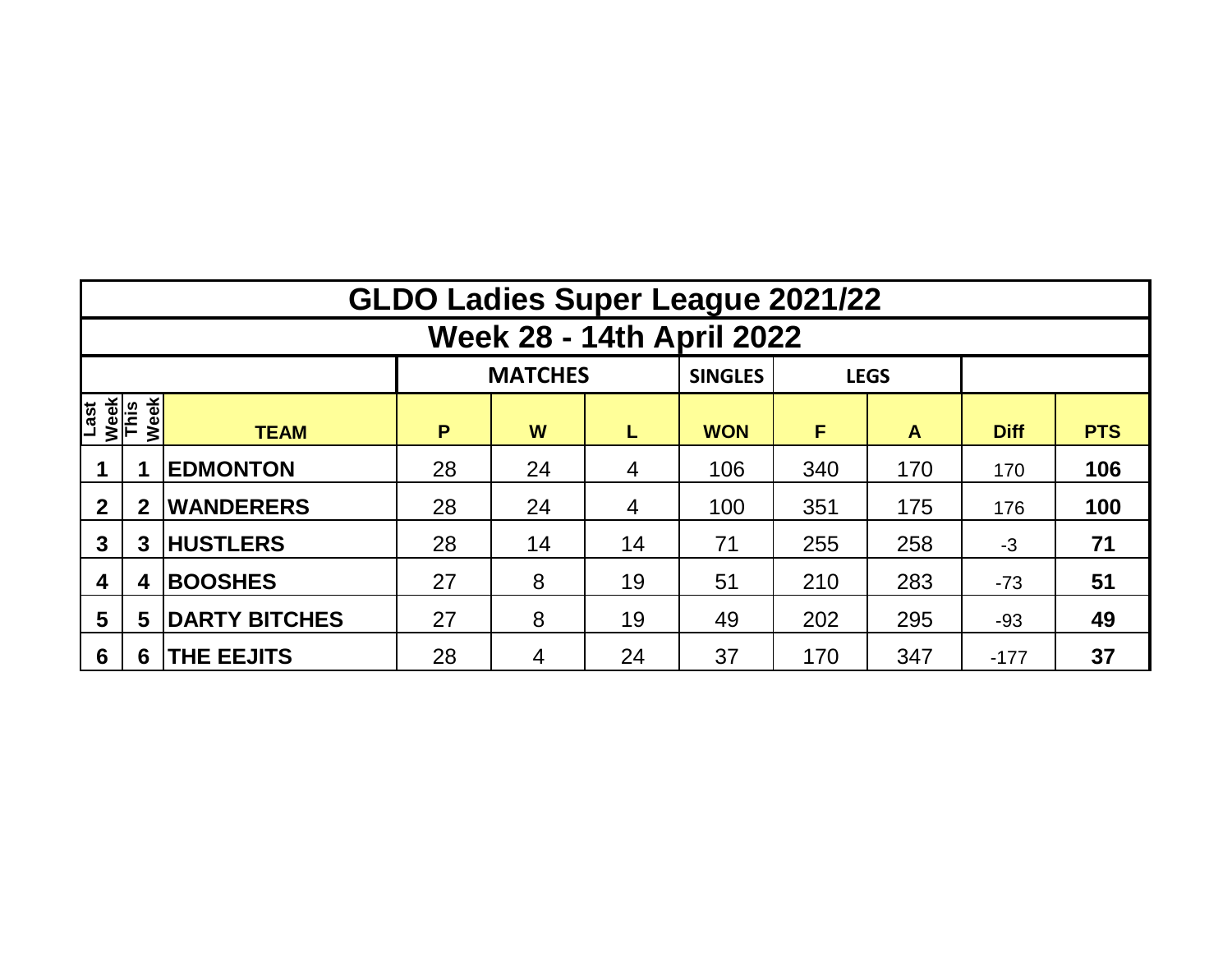| <b>Greater London Darts Organisation Ladies Super League 2021/22</b> |                                              |              |         |                                                                |  |                                     |                |                |            |                       |                |              |                |                |  |
|----------------------------------------------------------------------|----------------------------------------------|--------------|---------|----------------------------------------------------------------|--|-------------------------------------|----------------|----------------|------------|-----------------------|----------------|--------------|----------------|----------------|--|
| Week                                                                 | DATE 14th April 2022<br>28                   |              |         |                                                                |  |                                     |                |                |            |                       |                |              |                |                |  |
|                                                                      | <b>BOOSHES 1 v 4 EDMONTON</b>                |              |         |                                                                |  |                                     |                |                |            |                       |                |              |                |                |  |
|                                                                      |                                              |              |         |                                                                |  |                                     |                |                |            |                       |                |              |                |                |  |
| Ave                                                                  | Tons                                         |              | 180 HCO |                                                                |  | Ave                                 | Tons           | 180            | <b>HCO</b> |                       |                |              |                |                |  |
| 12.75                                                                | $\mathbf{1}$                                 |              |         | Kelly LIVETT                                                   |  | 12.72                               | $\mathbf{1}$   |                |            | Pat ROGERS            | $\overline{2}$ | 3            | 0              | $\mathbf{1}$   |  |
| 15.40                                                                | $\overline{2}$                               |              |         | Luci CUNNINGHAM                                                |  | 16.42                               | 3              |                |            | Joanne DEAMER         | $\mathbf{1}$   | 3            | 0              | $\overline{2}$ |  |
| 21.78                                                                | 6                                            |              |         | Deb WATLING                                                    |  | 20.27                               | $\overline{2}$ |                |            | Tammy MACKENZIE       | 3              | 0            | $\mathbf{1}$   | $\overline{2}$ |  |
| 13.03                                                                | 1                                            |              |         | Mary CUSACK                                                    |  | 16.52                               | 3              | 1              |            | Mandy SOLOMONS        | 0              | 3            | 1              | 3              |  |
| 11.13                                                                | $\Omega$                                     |              |         | <b>Jess STOREY</b>                                             |  | 20.59                               | $\overline{7}$ |                |            | 156 Donna GLEED       | $\Omega$       | 3            | $\mathbf{1}$   | 4              |  |
| 14.82                                                                | 10                                           | $\mathbf{0}$ |         | <b>Team Average</b>                                            |  | 17.30                               | 16             | $\overline{1}$ |            | <b>Team Average</b>   | 6              | 12           | $\mathbf{1}$   | $\overline{4}$ |  |
|                                                                      | <b>Res: Chloe ARTISS</b><br>Res:             |              |         |                                                                |  |                                     |                |                |            |                       |                |              |                |                |  |
|                                                                      |                                              |              |         |                                                                |  |                                     |                |                |            | <b>Final result</b>   | 6              | 12           | $\mathbf{1}$   | 4              |  |
|                                                                      |                                              |              |         |                                                                |  |                                     |                |                |            |                       |                |              |                |                |  |
|                                                                      |                                              |              |         |                                                                |  | <b>WANDERERS 3 v 1 EEJITS</b>       |                |                |            |                       |                |              |                |                |  |
| Ave                                                                  | Tons                                         | 180          | HCO     |                                                                |  | Ave                                 | Tons           |                | 180 HCO    |                       |                |              |                |                |  |
| 15.62                                                                | 4                                            |              | 99      | Carly TOWNSEND                                                 |  | 13.33                               | 2              |                |            | <b>Claire CARMELO</b> | 3              | $\mathbf 1$  | 1              | 0              |  |
| 18.65                                                                | 6                                            |              |         | <b>Steph STUTLEY</b>                                           |  | 15.93                               | $\overline{2}$ |                |            | Emma SMITH            | 3              | $\mathbf{1}$ | 2              | 0              |  |
| 10.91                                                                | $\mathbf{1}$                                 |              |         | Lynne BIONDINI                                                 |  | 11.53                               | $\mathbf{1}$   |                |            | Sarah CRONIN          | $\overline{2}$ | 3            | $\overline{2}$ | $\mathbf{1}$   |  |
| 14.22                                                                | 0                                            |              |         | Dee BELCHER                                                    |  | 13.96                               | $\mathbf{1}$   |                |            | Coral STEVENS         | 3              | $\mathbf 1$  | 3              | $\mathbf{1}$   |  |
| 0.00                                                                 | 0                                            |              |         | <b>BYE</b>                                                     |  | 0.00                                | 0              |                |            | <b>BYE</b>            | $\mathbf 0$    | 0            | 3              | $\mathbf{1}$   |  |
| 11.88                                                                | 11                                           | $\mathbf 0$  |         | <b>Team Average</b>                                            |  | 10.95                               | 6              | $\mathbf{0}$   |            | <b>Team Average</b>   | 11             | 6            | 3              | $\mathbf{1}$   |  |
| Res:                                                                 |                                              |              |         |                                                                |  | Res:                                |                |                |            |                       |                |              |                |                |  |
|                                                                      |                                              |              |         |                                                                |  |                                     |                |                |            | <b>Final result</b>   | 11             | 6            | 3              | $\mathbf{1}$   |  |
|                                                                      |                                              |              |         |                                                                |  |                                     |                |                |            |                       |                |              |                |                |  |
|                                                                      |                                              |              |         |                                                                |  | <b>HUSTLERS 3 v 2 DARTY BITCHES</b> |                |                |            |                       |                |              |                |                |  |
| Ave                                                                  | Tons                                         |              | 180 HCO |                                                                |  | Ave                                 | Tons           |                | 180 HCO    |                       |                |              |                |                |  |
| 16.24                                                                | 4                                            |              |         | <b>Juliane BIRCHALL</b>                                        |  | 14.34                               | $\mathbf{1}$   |                |            | Kimmy DANIELL         | 3              | $\mathbf{1}$ | $\mathbf{1}$   | 0              |  |
| 13.84                                                                | 3                                            | $\mathbf{1}$ |         | <b>Nicky HUTCHINGS</b>                                         |  | 13.86                               | 3              |                |            | Lisa DUNFORD          | $\overline{2}$ | 3            | $\mathbf{1}$   | $\mathbf{1}$   |  |
| 17.36                                                                | $\overline{2}$                               |              |         | Sharon MCMAHON                                                 |  | 12.87                               | $\overline{2}$ |                |            | Jane BIGGS            | 3              | $\mathbf{1}$ | $\overline{2}$ | $\mathbf{1}$   |  |
| 17.89                                                                | $\overline{2}$                               |              |         | Nikki PATTEN                                                   |  | 12.64                               | 0              |                |            | <b>Steph DANIELL</b>  | 3              | 0            | 3              | 2              |  |
| 11.21                                                                | $\Omega$                                     |              |         | Eileen WAVING                                                  |  | 12.53                               | 3              |                |            | Emma LITTLE           | 0              | 3            | 3              | 2              |  |
| 15.31                                                                | 11                                           | 1            |         | Team Average                                                   |  | 13.25                               | 9              | 0              |            | Team Average          | 11             | 8            | 3              | $\overline{2}$ |  |
| <b>Res: Carole BELCHER</b>                                           |                                              |              |         |                                                                |  | Res:                                |                |                |            |                       |                |              |                |                |  |
|                                                                      |                                              |              |         |                                                                |  |                                     |                |                |            | <b>Final result</b>   | 11             | 8            | 3              | $\overline{2}$ |  |
|                                                                      |                                              |              |         |                                                                |  |                                     |                |                |            |                       |                |              |                |                |  |
|                                                                      |                                              |              |         | Top Team Average This Week: Edmonton - 17.30                   |  |                                     |                |                |            |                       |                |              |                |                |  |
|                                                                      |                                              |              |         |                                                                |  |                                     |                |                |            |                       |                |              |                |                |  |
|                                                                      |                                              |              |         | Top Individual Average: Deb WATLING - Booshes - 21.78          |  |                                     |                |                |            |                       |                |              |                |                |  |
|                                                                      |                                              |              |         |                                                                |  |                                     |                |                |            |                       |                |              |                |                |  |
|                                                                      | Highest Finish: Donna GLEED - Edmonton - 156 |              |         |                                                                |  |                                     |                |                |            |                       |                |              |                |                |  |
|                                                                      |                                              |              |         | 180's : Mandy SOLOMONS - Edmonton / Nicky HUTCHINGS - Hustlers |  |                                     |                |                |            |                       |                |              |                |                |  |